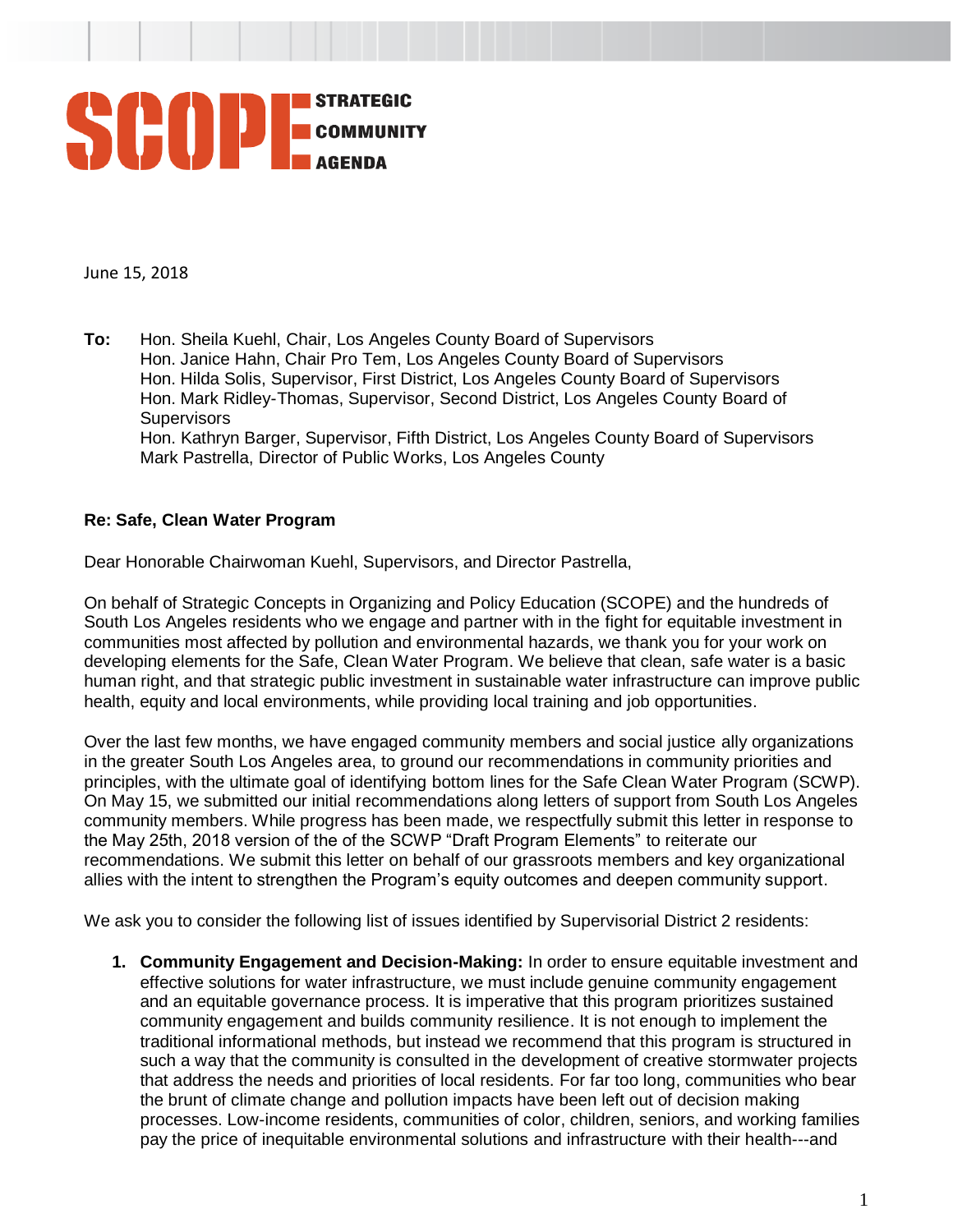often with their lives. For this reason, we recommend that social justice organizations and equity issue experts have a way to structurally represent these vulnerable communities in the Program's governance process and specifically in selection of local projects.

- **2. Public Sector O&M Jobs and Workforce Development for all SCWP-funded Projects:** To ensure projects are operating at maximum efficiency and are accountable to the public, we recommend: (1) establishing a specialized public sector maintenance team, within the entities responsible for developing and implementing projects; (2) ensuring adequate funding for maintenance of projects; and (3) requiring that project planning require development and funding of public sector workforce pipeline programs into those maintenance careers. Publicly financed projects should be prioritized, with living wage, job quality, and reporting standards in public-private projects that comply with that of public projects. Public-private projects should prioritize integration of public sector maintenance teams or qualifying workforce programs into their maintenance plan. Additionally, existing targeted local hire policies and community workforce agreements should apply to projects funded through the Safe, Clean Water Program and be clearly referenced and defined in the Program Elements Document. Projects and programs funded by SCWP provide opportunities to support ongoing workforce development efforts– connecting residents to new jobs in a manner that is equitable and targeted to reach excluded and vulnerable workers. Our additional specific jobs and workforce recommendations include:
	- **1.** Funding for Programs. Maintain funding for local workforce job training programs as eligible expenditures to ensure development of a projects that incorporate that aforementioned best practices, provide multiple benefits to local communities, and support a well-trained workforce in this growing area of the construction sector.
	- **2.** Tracking Employment Impacts. Employment data in applications and evaluations should use certified payroll reporting systems and avoid generating estimates of employment using formulas of investment-to-employment ratios. Certified payroll reporting can provide the following jobs metrics while maintaining the confidentiality of individual workers: Job classification by trade or occupational category; Job classification by journey level or apprentice level; Rate of pay; Number of hours worked per week; Disadvantaged status, including zip code of residence; Race, ethnicity, and gender; and Certifications held.
	- **3.** Clearly-Defined Training, Hiring, and Job Creation Policies and Metrics for all taxpayer funded projects and programs resulting from the Safe, Clean Water Program, especially connected to the development and implementation of nature-based solutions projects in existing Urban Water Management Plans and Enhanced Watershed Management Plans in the county, which could expand local municipal models that could sustain public sector jobs beyond public works. To ensure access to good public sector jobs as a benefit of program funding, including for operations and maintenance, additional direction is needed from the County and municipalities. Los Angeles County's construction career policies, such as Community Workforce Agreements that encourage local and disadvantaged worker hiring should apply to projects funded by this program. As we make large-scale investments in our regional water infrastructure using naturebased solutions, we must also see this as an opportunity to invest in good, green careerpath training and jobs opportunities.
	- **4.** Develop a Scoring Process that Prioritizes Job Creation and Training Benefits. Ensure the scoring process prioritizes funding for strong, competitive projects and programs that